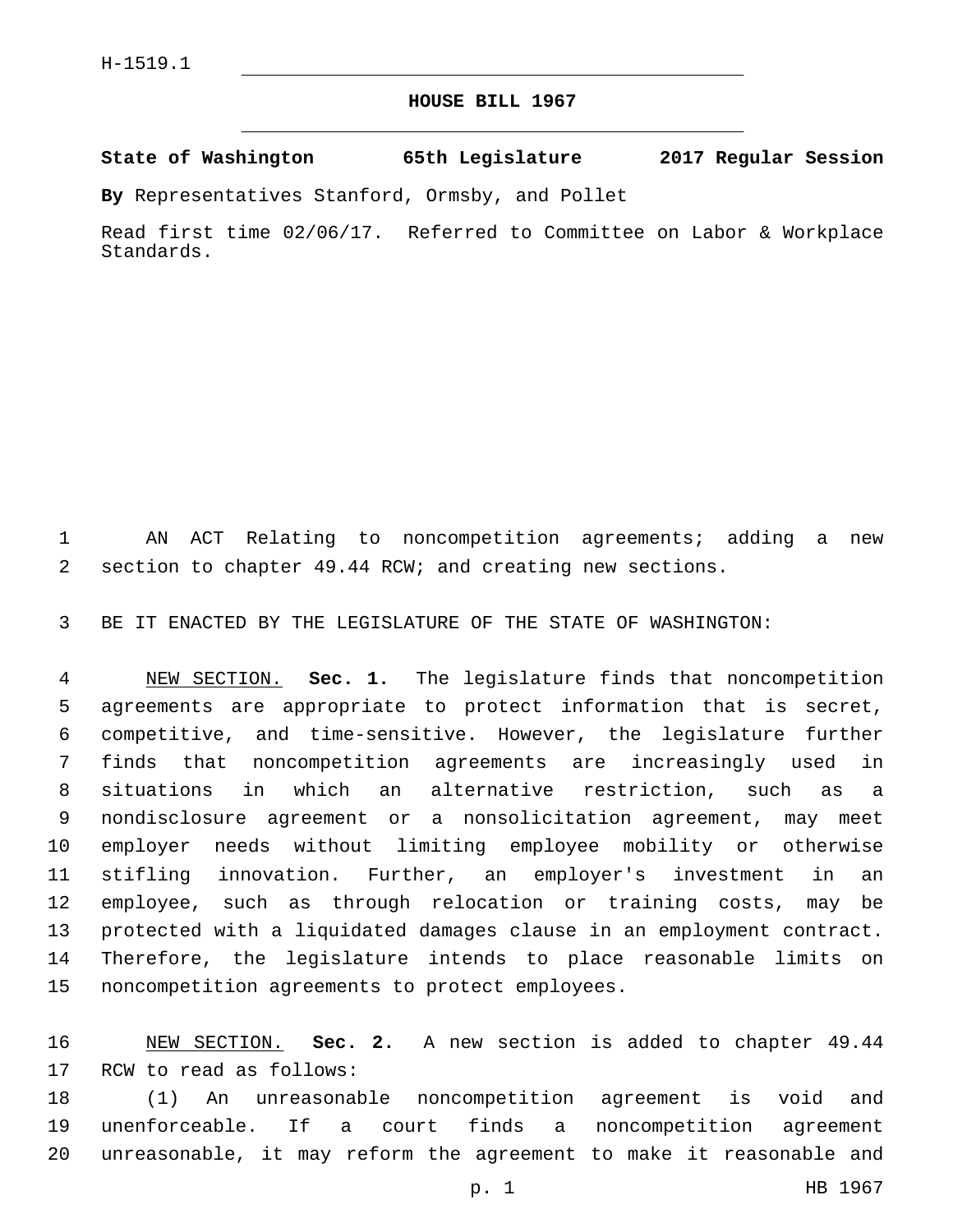enforceable. If a court reforms an agreement, the party seeking to declare the agreement void shall be deemed the prevailing party for purposes of the contract and under law.3

 (2) For a noncompetition agreement to be enforceable, the employer must disclose the terms of the agreement in writing to the prospective employee no later than the time of the offer of employment or, if the agreement is entered into after the commencement of employment, the employer must provide independent 9 consideration for the agreement.

 (3) The reformation or unenforceability of a noncompetition agreement does not affect the enforceability of any form of confidentiality, nonsolicitation, or other agreement, or any other terms and conditions between the parties, regardless of whether the other agreement or terms or conditions are contained in the same 15 document as a noncompetition agreement.

 (4)(a) An employment noncompetition agreement is unreasonable and 17 void and unenforceable if the employee is:

18 (i) A temporary or seasonal employee; or

 (ii) Terminated without just cause or laid off by action of the 20 employer.

 (b) A court may not reform a noncompetition agreement that is 22 unenforceable under this subsection  $(4)$ .

 (5) A rebuttable presumption is established that an employment noncompetition agreement is unreasonable and void and unenforceable if:25

 (a) The employee is restricted from competing for more than one 27 year after termination of employment; or

(b) The employee is not an executive employee.

 (6) A noncompetition agreement between an entity engaging an independent contractor and an independent contractor is unreasonable 31 and void and unenforceable.

 (7) If an employer requires an employee to enter into a noncompetition agreement containing provisions the employer knows or reasonably should know are unenforceable, the employee may recover actual damages, together with statutory damages of five thousand 36 dollars and reasonable attorneys' fees.

(8) For purposes of this section:37

 (a) "Confidentiality agreement" means an agreement between an employer and employee that protects proprietary and confidential information including sales information, business strategies and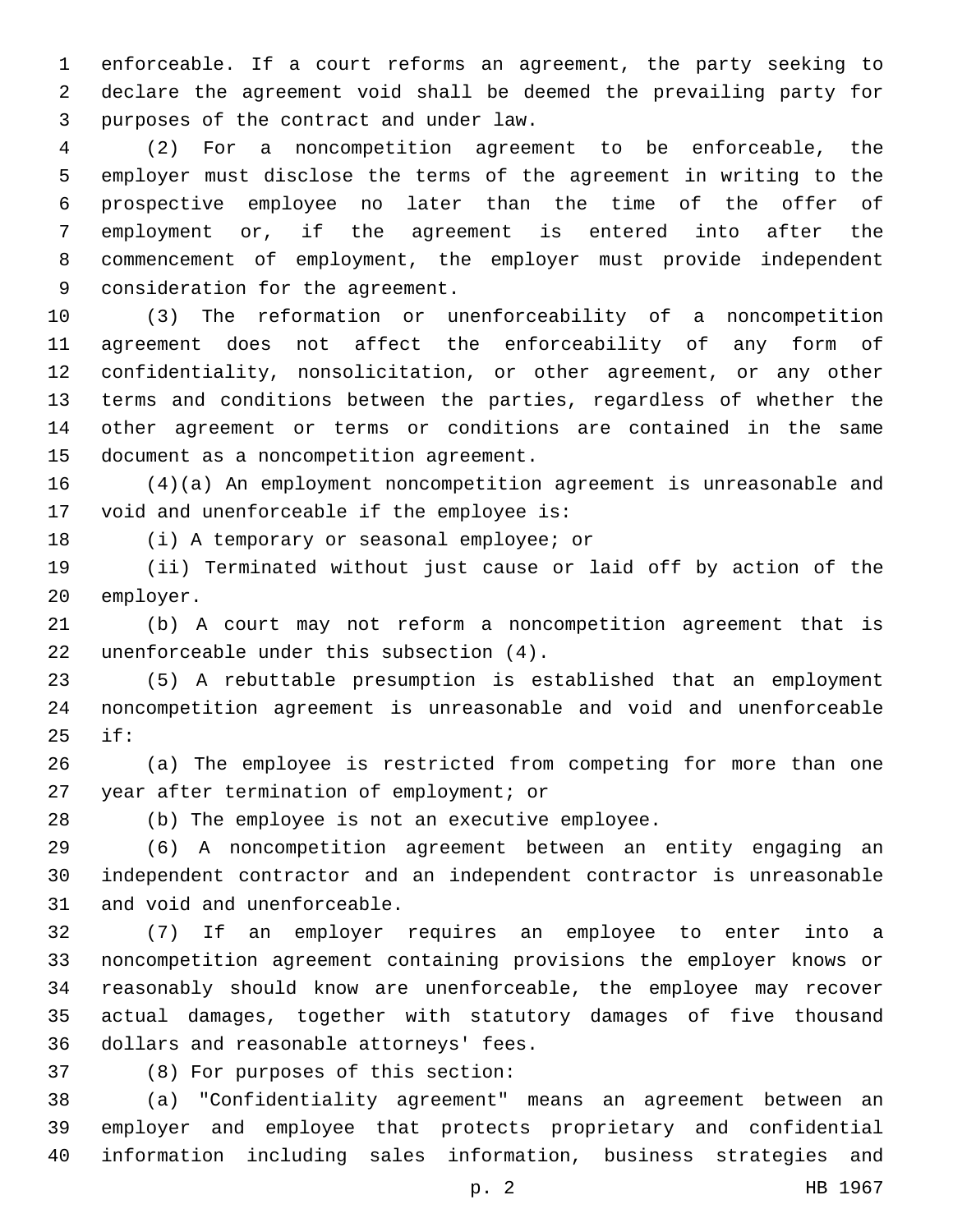plans, customer information, price information, and trade secrets as 2 defined in RCW 19.108.010.

(b) "Employee" means an employee of an employer.

 (c) "Employer" means any person, firm, corporation, partnership, business trust, legal representative, or other entity that engages in any business, industry, profession, or activity in this state and employs one or more employees, and includes the state, counties, cities, all municipal corporations, public corporations, political subdivisions of the state, and charitable organizations.

10 (d) "Executive employee" means any employee:

 (i) Whose primary duty consists of the management of the enterprise in which he or she is employed or of a customarily 13 recognized department or subdivision thereof;

 (ii) Who customarily and regularly directs the work of two or 15 more employees;

 (iii) Who has the authority to hire or fire other employees or whose suggestions and recommendations as to the hiring or firing and as to the advancement and promotion or any other change in the status 19 of other employees will be given particular weight;

 (iv) Who customarily and regularly exercises discretionary 21 powers; and

 (v) Who does not devote more than twenty percent, or in the case of an employee at a retail or service establishment who does not devote more than forty percent, of his or her hours worked in a workweek to activities which are not directly and closely related to the performance of the work described in (d)(i) through (iv) of this 27 subsection  $(8)$ . This subsection  $(8)(d)(v)$  does not apply in the case of an employee who is in sole charge of an independent establishment or a physically separated branch establishment, or who owns at least a twenty percent interest in the enterprise in which he or she is 31 employed.

 (e) "Noncompetition agreement" means an agreement between: (i) An employer and an employee that is specifically designed to impede the ability of an employee to compete with the employer upon the termination of the employment relationship; or (ii) a hiring entity and an independent contractor that is specifically designed to impede the ability of an independent contractor to compete with the hiring entity upon termination of the relationship with the hiring entity. A "noncompetition agreement" does not include a confidentiality 40 agreement or a nonsolicitation agreement.